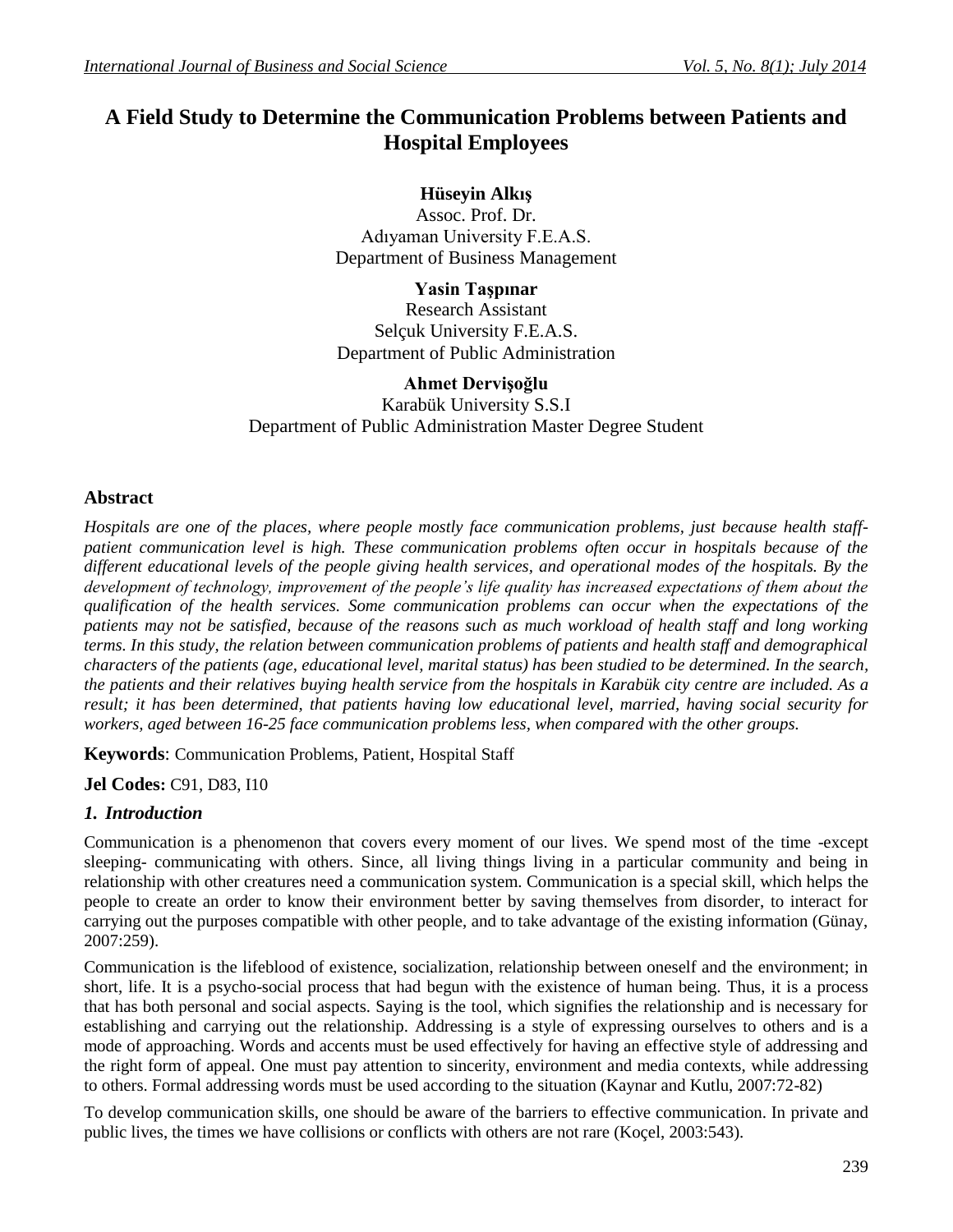Barriers to communication are different; if one is not able to get along with others, for reasons such as fears, preconceptions, insensitivity, self-distrust, resentment or continuous self-assertion, then a communication problem can be talked about (Sezgin and Akgöz, 2009:175). One can be afraid of expressing his/her thoughts, because of the fear to be misunderstood, criticized, or controlling the emotions, and pretends to bow the thoughts of the others in the environment. The thoughts on, how something is and how it should be are called preconceptions. Preconceptions have a very important role in communication problems because people having preconceptions think that the others will think similarly, will have the same attitude and will have the same values. Insensitivity, which is another issue causing communication problems is, not taking anyone else into consideration (Dicleli and Akkaya, 2000:35-39).

Today, hospitals are one of the places, where communication problems intensely occur. Communication problems can be caused, not only by patients' attitudes and behaviour in the hospital environment but also by hospital staff's working style and behaviour (Gürdal, 2008:120). Hospital staff consists of different educational and cultural groups, ranging from the most senior management to most low levelled ones. Communication problems can occur because of health care service provided by different qualities of staff, health staff's inability to access a sufficient degree of communication with each other or because of the reasons, such as the patients' entering into a different psychology in the hospitals, forgetting that health care staff are human beings like them or seeing the problems that occur because of operation mode of the hospital, as major problems (Arslan and Ertürk, 2007:138).

The behaviour that the citizens face in health care field affects them to restore their health. Because information and communication techniques, problem-solving ability, and physical examination; create pieces of effective and accurate clinical intervention. All clinical efforts can go to waste without appropriate communication techniques (Kurtz, Silverman and Draper, 1998:25-45).

Studies have shown that a large percentage of patients are not satisfied with the way of relationship with health care staff. The source of this dissatisfaction of patients was found to be often caused by the ineffective communication between patients and health care staff, not by technical inadequacies of the health care staff (Uludağ, 2001:15-25).

Nowadays, awareness of the community, increasing level of education and establishment of many new hospitals, which will increase competition in health care sector, increases importance of communication more than before (Mucuk, 2001:362). The nature of communication between patient and health care staff, affect quality of the service significantly (Özer & Çakıl, 2007:142). Patients expect a safe environment, care, respect, courtesy, etc. when they are in hospitals (Adıgüzel, 2005:10-15).

Enterprises offering health services are organizations having a different and complex structure. Health care staff are, not only affected by the people they serve, but also they affect them (Çalışkan, 2008:32). They are expected to meet the needs of the patients and their relatives and to reduce their fear and stress. It is known that; among this bundle of communication, a clear and effective communication usually does not take place and some communication problems are faced. The action of communication may not always occur in the way, which the health staff want it to be. However, agreement, reconciliation and communication should be ensured at least at a certain level, between the patient and health staff. The expectations and thoughts of the patients, who have different ideas about their affection by their health problems, from their communication with the health staff can also have variety. In this respect, communication problems in the health staff-patient relationship can be suggested to originate from lack of empathic approach and presence of the specific language of health staff. In this regard, the relationship between the patients and health staff has deep structural features, rather than simply fulfilling their roles in the relationship (Cirhinlioğlu, 2001:65-66).

# *2. Communication Process*

Expression of attitude, judgement, idea or feeling, which informs people about the, objects, events, and facts in the environment, transfers the information on those subjects to each other, caries the feeling about similar situations, realised in a community or society, is called communication. Communication can be defined as; transmission, receipt or replacement of the material, which is information, opinion or thought, using writing, speaking visual means or some of them together, in order to make it understood by all the concerned (Çağırcı and Yeğenoğlu, 2007:33 ). There are some important key elements affecting the communication process. These provide communication access its purpose and to occur in a healthy way. These are: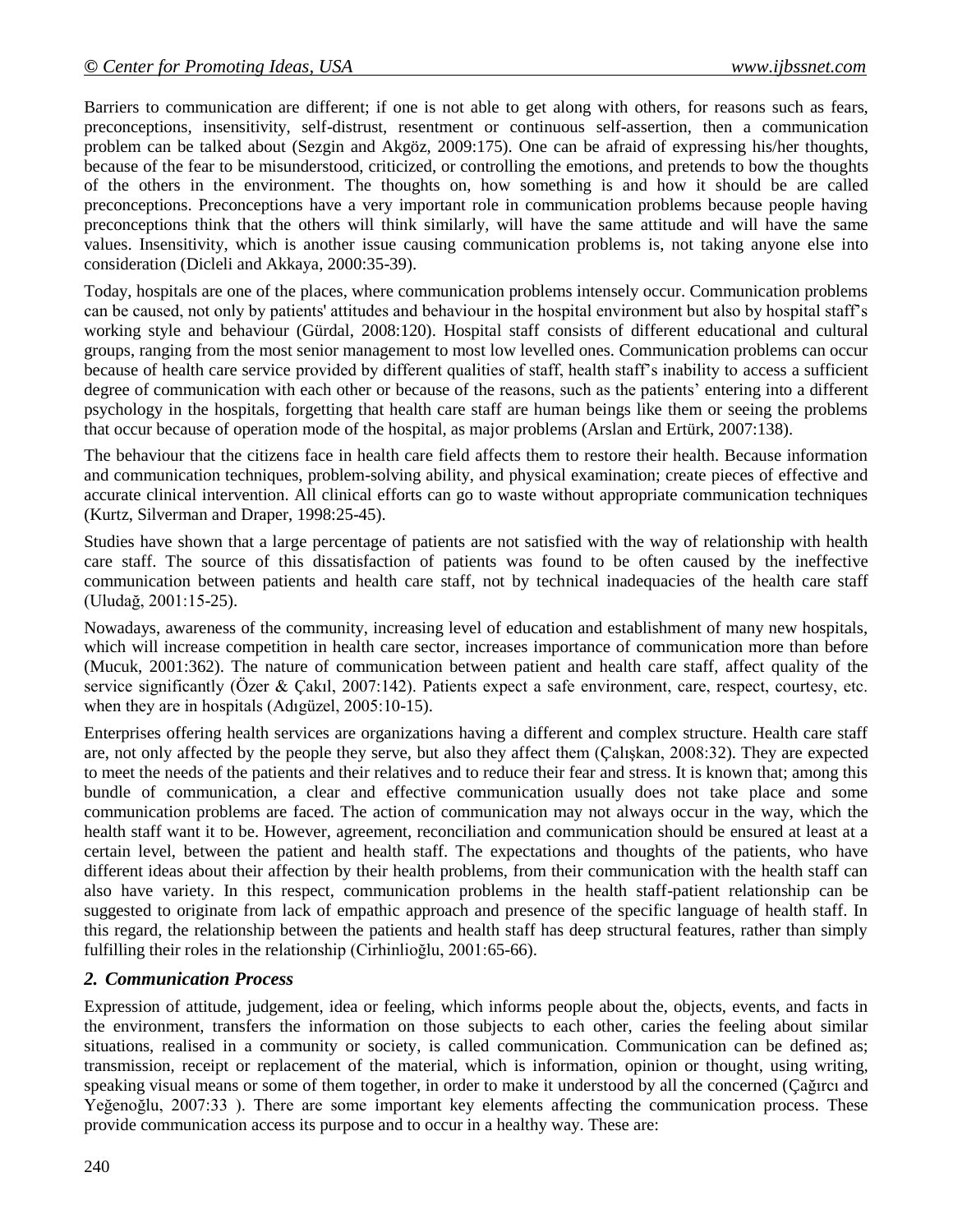**Motivation:** Reason for the creation of communication, and the main stimulation the underlying communication in general. In a company, it is the attempt to make more profit than last year.

**Objective:** Objective is the specific reason for the generation of communication. Three main types of objectives can be mentioned. Providing information; telling a topic in a simple way. Persuasion; affecting people in order to create a specific change in behaviour, encouraging, guiding people to do something.

**Information:** This is the full content, which we want to convey to the listener or reader. It is the material, where communication is structured. It can be composed of concrete information, a thought or a combination of both.

**Sender:** The sender is the person responsible for sending the material to be transmitted. It may be an individual or a company, a group and even be a political party.

**Message:** The sender identifying the information to be transmitted converts that into the best expression. Information takes the form of the message, when it is converted to expression. Message may be in the form of a smile or even a shrugging behaviour, in accordance with the structure of the information to be transmitted.

**Recipient:** The person or body to get the message. It may be an individual or a group such as a company.

**Coding and Analysis:** Conversion of the message content to code symbols is called "encoding". Analysis is the process of decoding the coded incoming message to recover the contents of it (Cüceloğlu, 1997:76).

**Feedback:** This is transmission of the message in the form, which the receiver expects. When we talk with someone, he/she laughs or smiles as a response, which means you will receive a positive reaction. If that person seems angry or resentful, that means he/she gives an adverse reaction. Feedback includes such instant reactions (Sillars, 1995:8-29).

#### **2.1. Factors Affecting Communication in Health Services**

It has been determined by the research about health staff that; stressors in the work environment negatively affect communication between health staff and patients. Long-term and often stressful workplace experiences cause physical health problems such as migraine, coronary artery diseases, muscle tensions, sleep problems, fatigue; mental health problems such as and helplessness, depression, increased use of alcohol and drug usage; and occupational and social problems such as job dissatisfaction, reduced work-related self-confident, reduction in the efficiency of work, absenteeism, burnout syndrome, job quit, smoking, alcohol, drug addiction, deterioration of family relationships, interpersonal communication problems (Tel et al., 2003:14).

**Health services;** One of the most important indicators of countries' level of socio-economic development is the quality of the health services. The main purpose of health care services is to provide the service needed by the community; at any time, in the required quality, with the least possible cost. Health care services aims to protect peoples' physical, mental and social health; improve and sustain the welfare and happiness of society (Peşkircioğlu, 1994:53-63).

**Communication and its importance for health care services;** Physical, psychological expectations of the patients, who are the target audience of the hospitals, are different from ones of the target groups of other institutions (Altunışık et al., 2006:212). People are important, because they are individuals; they give observable responses, when they do not met their needs. Those responses of the individual are determined by the properties of the current situation, past experiences, future expectations, objectives and the individual's perception of these factors (Gürhan and Terakye, 1995:35-45).

The purpose of health care should be protecting and saving people from diseases. In the area of health care, staff; especially individuals such as doctors, midwives, nurses, health officers should have knowledge about communication with people, as well as professional knowledge and skills to achieve that goal more easily. If the staff do not gain the ability to cure patients and protect their health, harming conditions for presentation of health services may occur (Seçinti, 1994:1-9).

Health staff should be aware of their tasks such as behaving well to the patients, understanding and listening to them. The interaction between patients and health care professionals may have a major impact on the effectiveness of the service and patients' health status. Interaction with patients, which is important for the diagnosis and treatment process of the disease to be effective, is the major factor affecting patient satisfaction and quality of service (Kavuncubaşı, 2000:55-75).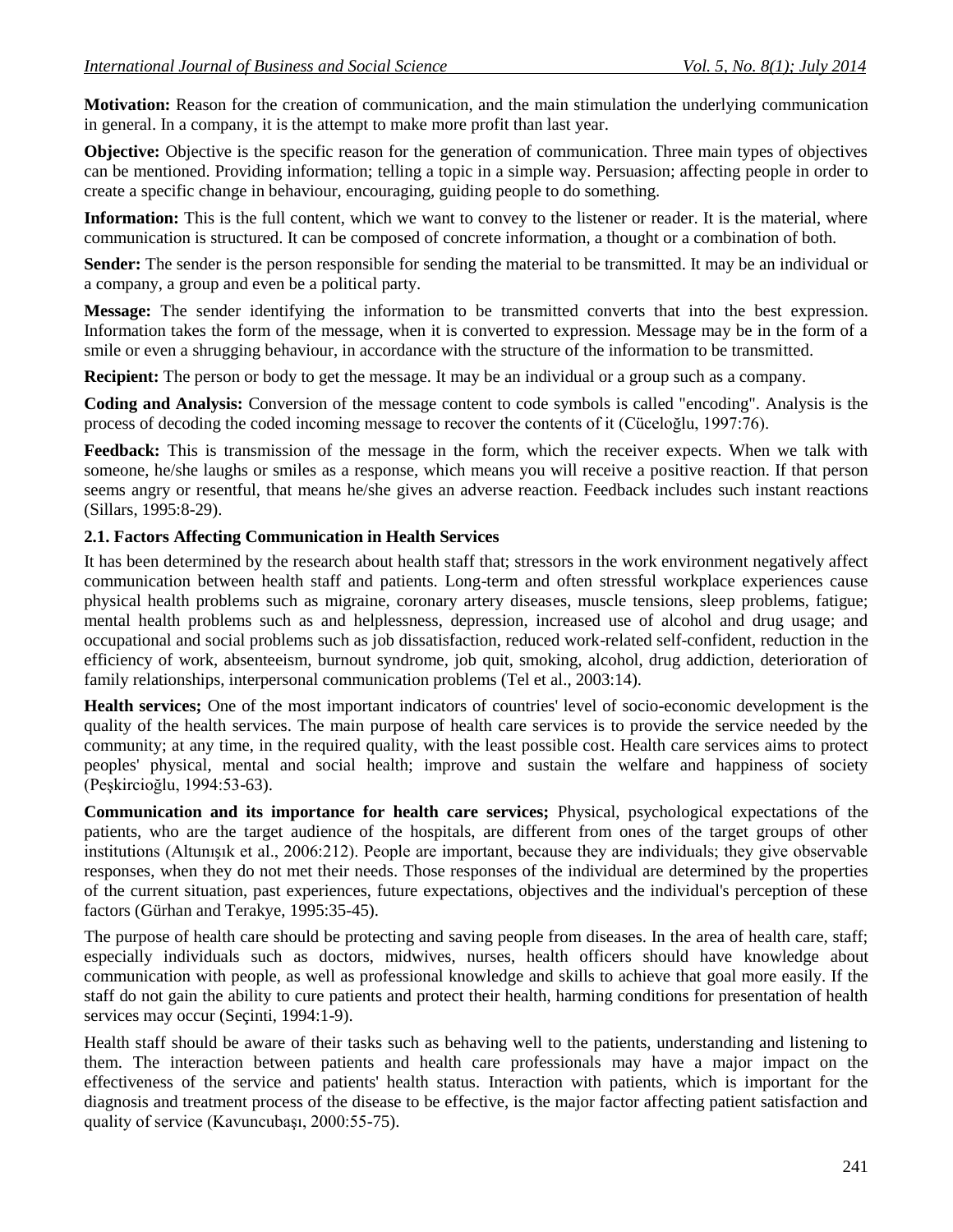According to new approaches, health care service is perceived as "a communication and exchange made in a certain environment" and the user's point of view, value judgments and decisions are primarily taken into consideration (Fidaner, 1993:50-56).

**Communication in the process of health services its functioning;** In health care delivery, the patient enters into a contact directly or indirectly with the staff providing the services. Doctors and nurses are the occupational groups getting into the closest contact with patients. In order to improve the quality and success of health care services, significant part of the responsibilities of personnel working in institutions, should be communicating with patients in accordance with their expectations, acting respectfully to the rights of people and establishing reliability (Ataç and Uçar, 2003:309-314).

Relationships between people are affected by some of the features of both sides, just because each individual has his/her specific characteristics, and are different from each other. Each individual develops, kneaded in the culture, which he/she lives. Values and beliefs, which are formed with or without being aware, vary. With these values and beliefs, individual's perceptions and evaluations; thus feelings and behaviour about the events differs. For this reason, every individual may give different reactions to the same event or an individual's reactions to the same event at different time periods can be different (Öz, 2003:9-14).

**The current image of health staff;** Image is the thoughts of persons about an object, person or institution. It may always not correspond with the reality (Okay, 2000:15-25). The image of health care providers and organizations, can influence the access of the citizens to the health care services positively or negatively (Aksoy and Bayramoğlu, 2008:87). Health care personnel working in health care facilities having a negative image should accept the patients' having some prejudices. Likewise, health staff with a negative image should also accept the peoples' prejudices about themselves (Uludağ, 2001:15-25).

## **2.2. Communication Process between the Patients and Hospital Staff**

Doctor-patient relationship is a process, in which both sides are influenced mutually. In this process, impressions acquired during interviews are very important in terms of describing the problem and its solution. This can be put ford to be the basis of the negotiations of clinical trials. In order to do an effective interview, staff training, knowledge and experience, and also their communication techniques and problem-solving ability are important as well (Doğanay and Keskin, 2008:17). Health professionals having good communication skills can make a more accurate determination about the patients' problems, can further allow compliance and satisfaction of them, and also can reduce occupational stress induce job satisfaction. Doctor's allocation of time for the patients, allowing them to ask questions and informing them about their disease affect patients and increase their confidence in the doctor. There is a positive relationship between the time allocated for the patient and patient satisfaction (Altuntaş, 2007:4).

Being respectful, Open and sincere communication is the most important point of respect. One of the most important signs of respect should be communicating with others in an open and honest manner. Good communication in the organization not only develops a sense of respect, but also increases motivation and productivity. Good communication means "transfer", and it means 'good' listening as well. Ask questions while talking allows one to communicate better (Okay, 2000:10-20). Treating patients with respect will cause them to cause fewer problems. Thus, fewer communication problems will be faced and also patients will be more satisfied with the service.

**Confidence-making,** One of the most important features of health care staff should be giving people confidence during communication. This feature involves features such as time-compliance, sincerity and honesty (Eren and Uyer, 1991:9-25). Reliability is important, because reliability of the person or institution offering a message reinforces the credibility of the message transferred. Health staffs' behaviour to the patients and their relatives will have a positive impact and that will create the presence of the patients' opportunity to use health care service provided, beneficially.

**Equal treatment,** Unequal treatment of the health care staff to the patients not only leads to a crisis of confidence, but also decreases the reliability of the health care staff.

Therefore, problems that may arise and the quality of health care may be reduced. On the basis of equality; the patients should not be subjected to a distinction in terms of social status, nationality, gender or other characteristics.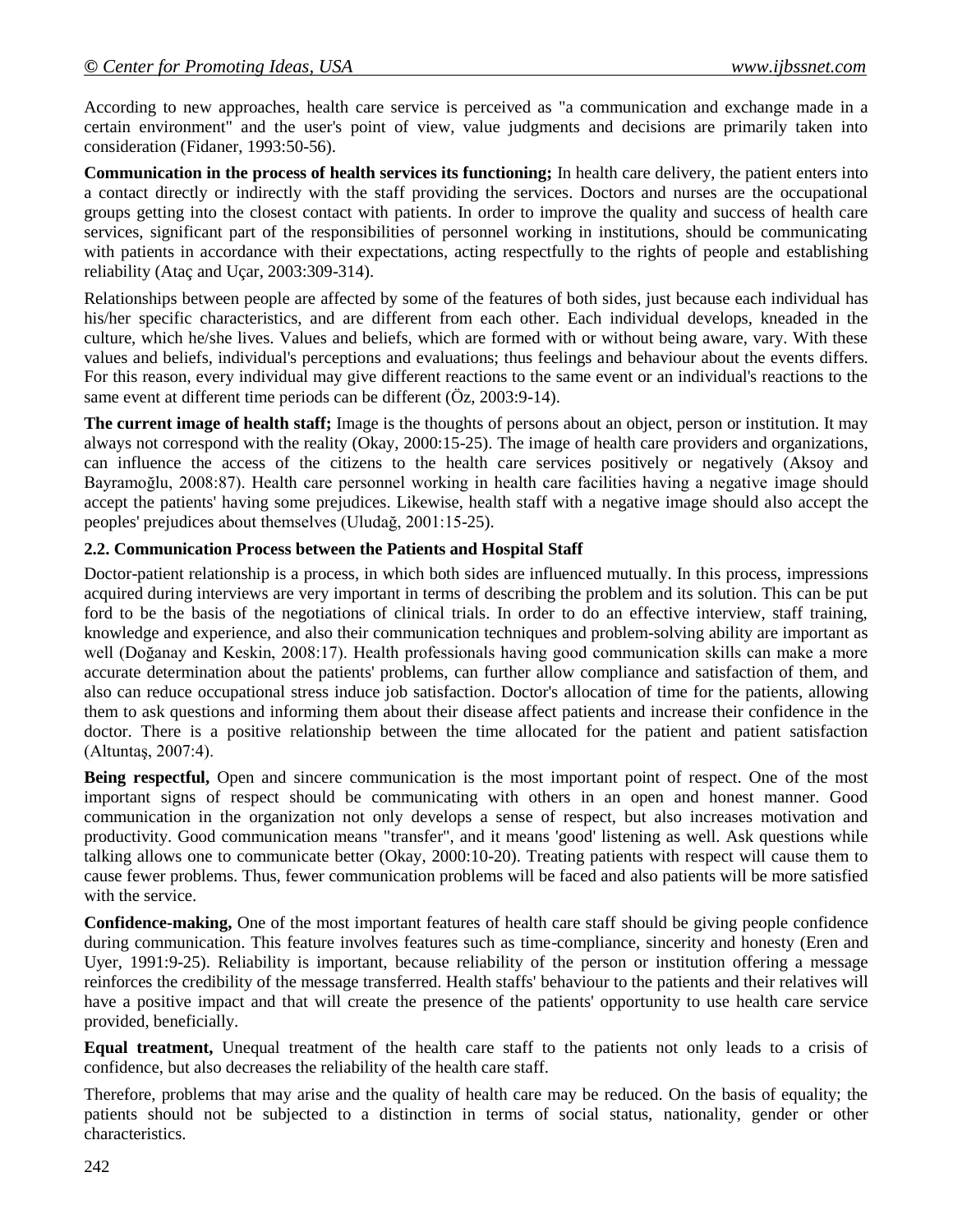**Taking care:** Health care personnel should behave respectfully, equally and dependably, and also pertinently to patients, as well. She/he must take care of the patients' problems closely, must not forget the patient being human and should not think that his/her responsibility is over just after fulfilling health care duty.

# *3. Methodology*

In the study; after evaluating the information obtained from the literature, a questionnaire was prepared. In the first part of the questionnaire, questions to determine the demographic characteristics of the patients are presented. The second part of the questionnaire aims to determine patients' health-related problems and also their experiences about their communication problems with health care staff. Questions were prepared according to five-point Likert scale. That Questionnaire form was applied to the selected sample group, and a data base was formed using received answers. Research data was firstly transferred to the log file generated in SPSS (Statistical Packages for Social Sciences) package program and the data was coded in accordance with the objectives intended to be achieved by the research, to make statistical analysis available. The following tests were performed in the analysis of data:

1) Frequency table was created for each question.

2) The chi-square test was used to test hypotheses in the research and analysis of variance technique was used.

The universe of the study is formed by the citizens using health institutions in the city centre of Karabük. Due to big size of the universe, a sample group was created. However 280 questionnaires were distributed, 213 fully completed questionnaires were taken into consideration.

## **Aim and Hypotheses of the Study**

The purpose of this study is to determine the effect of demographic characteristics over the communication problems between patients and health care professionals. The study is expected to give some ideas about what to do for achieving patients' satisfaction and providing a better health service delivery.

Many researchers have studied about management problems of hospitals and the problems of health care professionals, up to the present. However, there are not many studies about the communication between the patient and the healthcare staff. The hypotheses created in order to test the relationships put forward in the aim of the study can be listed as follows;

H1: There is a significant relationship between acceptance level of the patients to the statement "Doctors give information about the examinations and therapeutics to be used." and their educational level.

H2: There is a significant relationship between acceptance level of the patients to the statement "Doctors listen to our complaints sincerely and wholly." and their educational level.

H3: There is a significant relationship between acceptance level of the patients to the statement "Nurses make our treatment precisely." and their educational level.

H4: There is a significant relationship between acceptance level of the patients to the statement "Laboratory technicians speak admonishingly and in high volume." and their educational level.

H5: There is a significant relationship between acceptance level of the patients to the statement "X-Ray technicians speak admonishingly and in high volume." and their educational level.

H6: There is a significant relationship between acceptance level of the patients to the statement "I can ask questions to the doctor about my disease easily." and their marital status.

H7: There is a significant relationship between acceptance level of the patients to the statement "Nurses make our treatment precisely." and their marital status.

H8: There is a significant relationship between acceptance level of the patients to the statement "Laboratory technicians behave well humouredly and politely." and their marital status.

H10: There is a significant relationship between acceptance level of the patients to the statement "Doctors give information about the examinations and therapeutics to be used." and gender.

H11: There is a significant relationship between acceptance level of the patients to the statement "I feel comfortable in the examination room." and gender.

H12: There is a significant relationship between acceptance level of the patients to the statement "Laboratory technicians speak admonishingly and in high volume." and gender.

H13: There is a significant relationship between acceptance level of the patients to the statement "X-Ray technicians make explanations when necessary." and gender.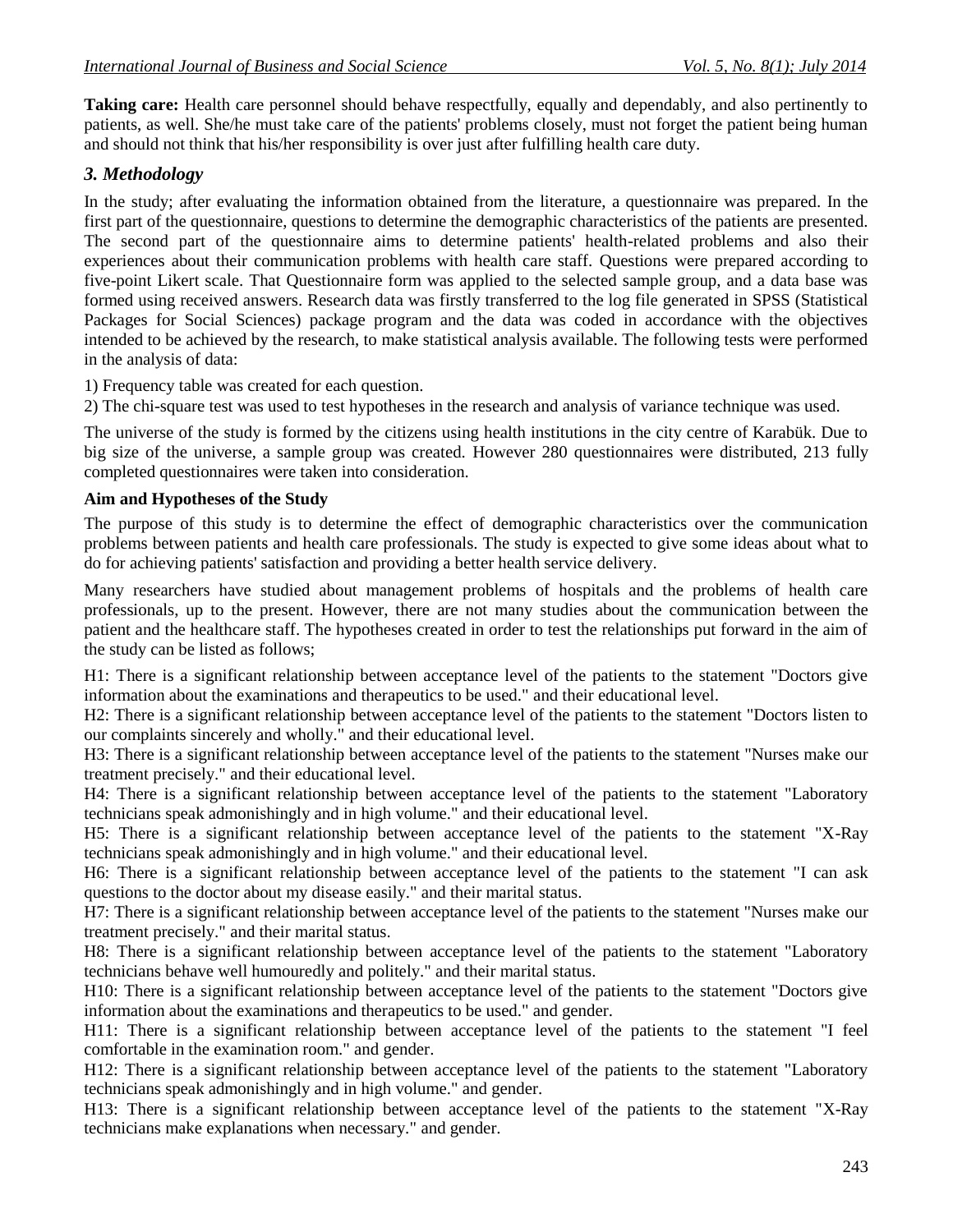H14: There is a significant relationship between acceptance level of the patients to the statement "Information and guidance services in the hospitals are sufficient." and gender.

H15: There is a significant relationship between acceptance level of the patients to the statement "Doctors listen to our complaints sincerely and wholly." and age groups.

H16: There is a significant relationship between acceptance level of the patients to the statement "Laboratory technicians behave well humouredly and politely." and age groups.

#### **Findings and Reviews of the Study**

Distribution of the sample group according to the educational status variable is given in Table 1. Accordingly, 33.8% of them had graduated from primary school, 33.3% from university, 30% from high school, 2.8% had graduated from the master's degree or higher. When the distribution of the sample according to marital status variable is examined; it is seen that 65.7% of them are married, and 34.3% are single. As social insurance position is respected; 58.2% are members of SSI, 28.6% of them are SRF members and 13.1% of them are members of other social security institutions (agricultural insurance, BAG-KUR, etc.). Additionally 81.2% of the participants are males and 18.8% of them are females. According to age; 29.1% of the participants are seen to be between the ages of 16-25, 24.4% between the ages of 26-35, 16.9% between the ages of 36-45, 14.6% between the ages of 46-55 and 15% of them are 56 years and older.

|                            | <b>Number</b><br>(n) | Percentage<br>$(\%)$ |                        | <b>Number</b><br>(n) | Percentage<br>(%) |
|----------------------------|----------------------|----------------------|------------------------|----------------------|-------------------|
| <b>EDUCATIONAL</b><br>LEV. |                      |                      | <b>MARTIAL STATUS</b>  |                      |                   |
| Primary School             | 72                   | 33,8                 | Married                | 140                  | 65,7              |
| Secondary School           | 64                   | 30                   | Single                 | 73                   | 34,3              |
| University                 | 71                   | 33,3                 | <b>TOTAL</b>           | 213                  | 100.0             |
| Master or higher           | 6                    | 2,8                  | <b>SOCIAL SECURITY</b> |                      |                   |
| <b>TOTAL</b>               | 213                  | 100.0                | <b>SSI</b>             | 124                  | 58,2              |
| AGE                        |                      |                      | <b>SRF</b>             | 61                   | 28,6              |
| $16 - 25$ years            | 62                   | 29,1                 | Other                  | 28                   | 13,1              |
| $26 - 35$ years            | 52                   | 24,4                 | <b>TOTAL</b>           | 213                  | 100.0             |
| $36-45$ years              | 36                   | 16,9                 | <b>GENDER</b>          |                      |                   |
| $46 - 55$ years            | 31                   | 14,6                 | Female                 | 40                   | 18,8              |
| 56 years and higher        | 32                   | 15                   | Male                   | 173                  | 81,2              |
| <b>TOTAL</b>               | 213                  | 100.0                | <b>TOTAL</b>           | 213                  | 100.0             |

**Table 1: Numerical and Proportional Distribution of the Sample Profile**

12.7 percent of the patients, who had graduated from primary school, strongly agree with the statement of "Doctors give information about the examinations and therapeutics to be used." and 10.3% of them agree with this statement. while participating. While 10.3% of them strongly agree with the statement of "Doctors listen to our complaints sincerely and wholly." 18% of participants agree with that statement.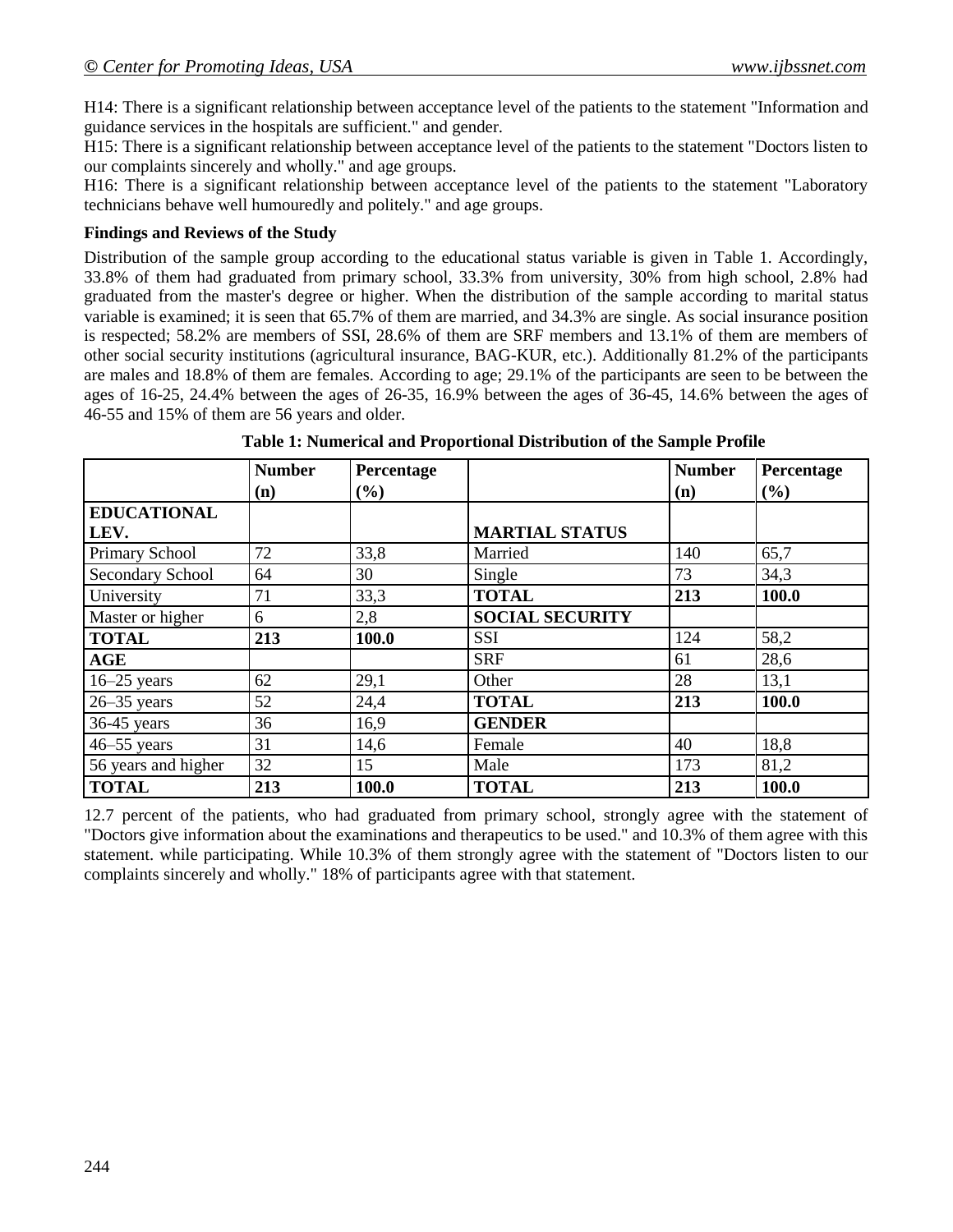|                    | STATEMENT 1: Doctors give information about the examinations and therapeutics to |               |                |                   |                  |                                                                              |                 |                  |                  |                  |                 |               |  |
|--------------------|----------------------------------------------------------------------------------|---------------|----------------|-------------------|------------------|------------------------------------------------------------------------------|-----------------|------------------|------------------|------------------|-----------------|---------------|--|
|                    | be used.                                                                         |               |                |                   |                  |                                                                              |                 |                  |                  |                  |                 |               |  |
| <b>EDUCATIONAL</b> | <b>Strongly</b>                                                                  |               | <b>Agree</b>   |                   | <b>Partially</b> |                                                                              | <b>Disagree</b> |                  | <b>Strongly</b>  |                  |                 |               |  |
| <b>STATUS</b>      | Agree                                                                            |               |                |                   | Agree            |                                                                              |                 |                  | <b>Disagree</b>  |                  | <b>Total</b>    |               |  |
|                    | $\mathbf n$                                                                      | $\frac{0}{0}$ | $\mathbf n$    | $\frac{0}{0}$     | $\mathbf n$      | $\frac{0}{0}$                                                                | $\mathbf n$     | $\frac{0}{0}$    | $\mathbf n$      | $\frac{0}{0}$    | $\mathbf n$     | $\frac{0}{0}$ |  |
| <b>Primary</b>     | 27                                                                               | 12,7          | 22             | 10,3              | 13               | 6,1                                                                          | 9               | 4,2              | 1                | 0.5              | 72              | 33,8          |  |
| <b>Secondary</b>   | 21                                                                               | 9,9           | $\overline{7}$ | 3,3               | 21               | 9,9                                                                          | 8               | 3,8              | $\overline{7}$   | 3,3              | 64              | 30            |  |
| <b>University</b>  | 12                                                                               | 5,6           | 20             | 9,4               | 32               | 15,01                                                                        | 10              | 4,7              | 3                | 1,4              | 71              | 36,2          |  |
| <b>Total</b>       | 60                                                                               | 28,2          | 49             | $\overline{23}$   | 66               | 31                                                                           | $\overline{27}$ | 12,7             | 11               | 5,2              | 213             | 100.0         |  |
|                    |                                                                                  |               |                |                   |                  | STATEMENT 5: Doctors listen to our complaints sincerely and wholly.          |                 |                  |                  |                  |                 |               |  |
| <b>Primary</b>     | 22                                                                               | 10,3          | 18             | 8,5               | 20               | 9,4                                                                          | 7               | 3,3              | 5                | 2,3              | 72              | 33,8          |  |
| <b>Secondary</b>   | 11                                                                               | 5,2           | 13             | 6,1               | 26               | 12,2                                                                         | 8               | 3,8              | 6                | 1,4              | 64              | 30            |  |
| University         | 8                                                                                | 3,7           | 13             | 6,1               | 34               | 16                                                                           | 19              | 8,9              | $\overline{3}$   | 1,4              | 77              | 36,1          |  |
| <b>Total</b>       | 41                                                                               | 19,2          | 44             | 20,7              | 80               | 35,6                                                                         | 34              | 16               | 14               | 5,2              | 213             | 100.0         |  |
|                    |                                                                                  |               |                |                   |                  | <b>STATEMENT 11: Nurses make our treatment precisely.</b>                    |                 |                  |                  |                  |                 |               |  |
| <b>Primary</b>     | 20                                                                               | 9,4           | 29             | 13,6              | 17               | $8\,$                                                                        | 6               | 2,6              | $\boldsymbol{0}$ | $\boldsymbol{0}$ | 72              | 33,8          |  |
| <b>Secondary</b>   | 17                                                                               | 8             | 17             | 8                 | 21               | 9,9                                                                          | 5               | 2,3              | $\overline{4}$   | 1,9              | 64              | 30            |  |
| University         | 6                                                                                | 2,8           | 22             | 10,4              | 31               | 14,5                                                                         | 16              | $\overline{7,5}$ | $\overline{2}$   | 0,9              | 77              | 36,2          |  |
| <b>Total</b>       | 43                                                                               | 20,2          | 68             | $\overline{31,9}$ | 69               | 32,4                                                                         | 27              | 12,7             | $\overline{6}$   | 2,8              | 213             | 100           |  |
|                    |                                                                                  |               |                |                   |                  | STATEMENT 14: Laboratory technicians speak admonishingly and in high volume. |                 |                  |                  |                  |                 |               |  |
| <b>Primary</b>     | 12                                                                               | 5,6           | 17             | 8                 | 10               | 4,7                                                                          | 22              | 10,3             | 11               | 5,2              | 71              | 33,8          |  |
| <b>Secondary</b>   | 9                                                                                | 4,2           | 15             | $\overline{7}$    | 14               | 6,6                                                                          | 19              | 8,9              | $\overline{7}$   | 3,3              | 64              | 30            |  |
| University         | $\overline{2}$                                                                   | 0,9           | 14             | 6,6               | 23               | 10,8                                                                         | 19              | 9                | 19               | 8,9              | 77              | 36,2          |  |
| <b>Total</b>       | 23                                                                               | 10,7          | 46             | 21,6              | 47               | 22,1                                                                         | 60              | 28,2             | 37               | 17,4             | 213             | 100.0         |  |
|                    |                                                                                  |               |                |                   |                  | STATEMENT 16: X-Ray technicians speak admonishingly and in high volume.      |                 |                  |                  |                  |                 |               |  |
| Primary            | 10                                                                               | 4,7           | 22             | 10,3              | 8                | 3,8                                                                          | 21              | 9,9              | 11               | 5,2              | $\overline{72}$ | 33,8          |  |
| <b>Secondary</b>   | 9                                                                                | 4,2           | 11             | 5,2               | 13               | 6,1                                                                          | 18              | 8,5              | 13               | 6,1              | 64              | 30            |  |
| <b>University</b>  | $\mathbf{1}$                                                                     | 0,5           | 16             | 7,5               | 23               | 10,8                                                                         | 23              | 10,8             | 14               | 6,6              | 77              | 36,2          |  |
| <b>Total</b>       | 20                                                                               | 9,4           | 49             | 23                | 44               | 20,7                                                                         | 62              | 29,3             | 38               | 17,9             | 213             | 100           |  |

**Table 2: Distribution of the Patients' Answers According to Educational Status**

At statement 1, when the acceptance levels of the patients to statement of "Doctors give information about the examinations and therapeutics to be used." is examined, it is seen that: despite majority (12.7%) of the participants, who had graduated from primary school strongly agree, the university graduates remained the lowest (5.6%)level of participation. Partially agree (15.1%) and disagree (4.7%) answers of the university graduates to the statement 1also supports the relative abundance.

At statement 5 it is seen that; primary school graduates strongly agree (10.3%), and university graduates disagree (8.9%) with the statement "Doctors listen to our complaints sincerely and wholly".

At statement 11it is seen that; primary school graduates strongly agree (9.4%), and agree (13.6%) representing the relative average; university graduates disagree (8.9%) with the statement "Nurses make our treatment precisely ".

At statement 14it is seen that; primary school graduates strongly agree (5.6%); university graduates strongly disagree (8.9%) with the statement "Laboratory technicians speak admonishingly and in high volume".

At statement 16it is seen that; primary school graduates strongly agree (4.7%); university graduates strongly disagree (6.6%) with the statement "X-Ray technicians speak admonishingly and in high volume ".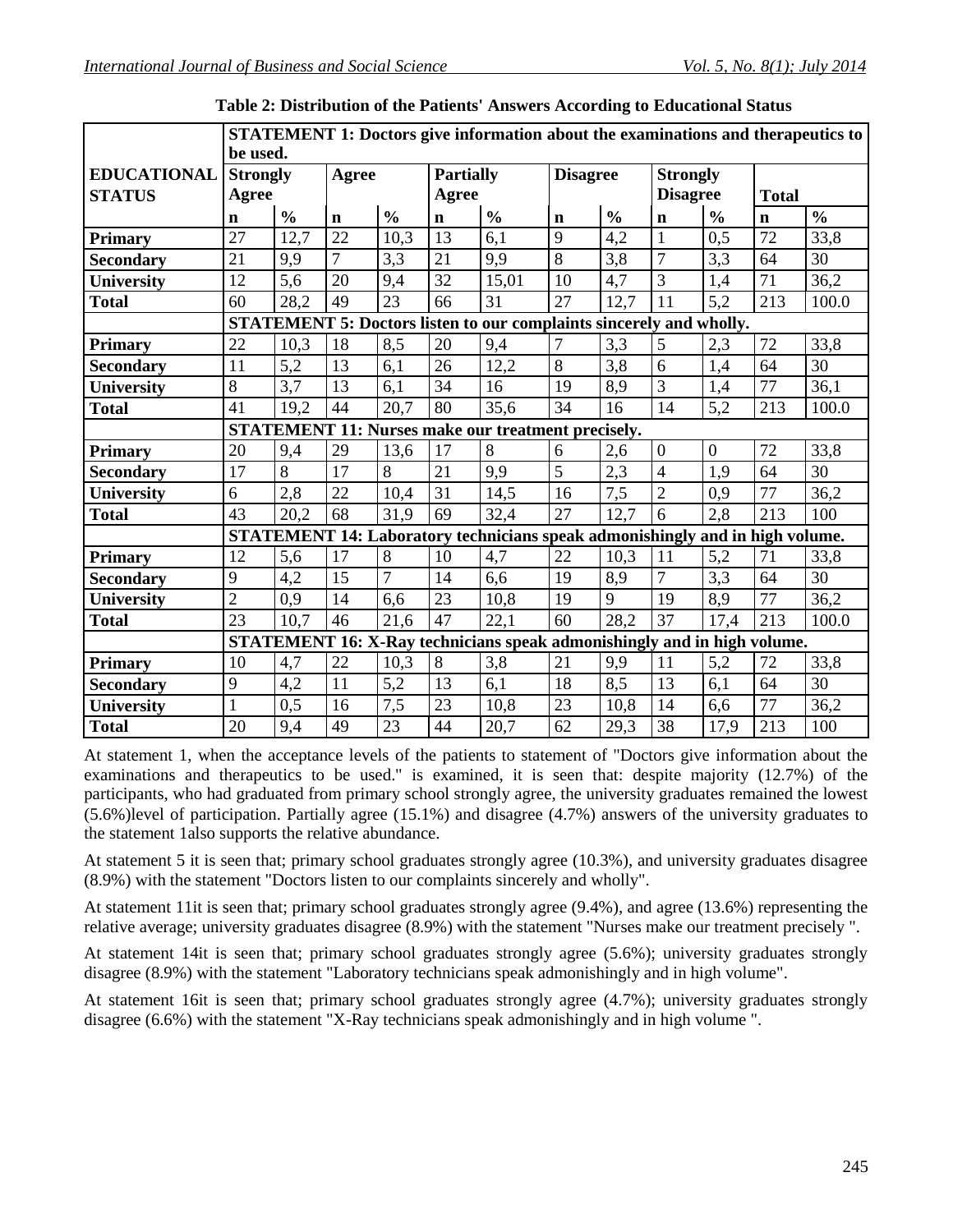| <b>STATEMENTS</b>                         |                            | <b>Value</b> | Degrees of | Asym.P.Sig. |
|-------------------------------------------|----------------------------|--------------|------------|-------------|
|                                           |                            |              | Freedom    | $(2-way)$   |
| <b>STATEMENT 1: Doctors give</b>          | Pearson Chi-Square         | 28,716       | 12         | 0,004       |
| information about the examinations and    | Probability Ratio          | 30,864       | 12         | 0,002       |
| therapeutics to be used.                  | <b>Linear Relationship</b> | 6,356        |            | 0,012       |
| <b>STATEMENT 5: Doctors listen to our</b> | Pearson Chi-Square         | 28,835       | 12         | 0,004       |
| complaints sincerely and wholly.          | Probability Ratio          | 29,628       | 12         | 0,003       |
|                                           | <b>Linear Relationship</b> | 6,359        |            | 0,012       |
| <b>STATEMENT 11: Nurses make our</b>      | Pearson Chi-Square         | 27,39        | 12         | 0,007       |
| treatment precisely.                      | Probability Ratio          | 29,987       | 12         | 0,003       |
|                                           | Linear Relationship        | 6,359        |            | $\theta$    |
| <b>STATEMENT 14: Laboratory</b>           | Pearson Chi-Square         | 25,59        | 12         | 0,012       |
| technicians speak admonishingly and in    | Probability Ratio          | 25,673       | 12         | 0,012       |
| high volume.                              | <b>Linear Relationship</b> | 6,919        | 1          | 0,009       |
| <b>STATEMENT 16: X-Ray technicians</b>    | Pearson Chi-Square         | 22,861       | 12         | 0,029       |
| speak admonishingly and in high volume.   | Probability Ratio          | 24,76        | 12         | 0,016       |
|                                           | <b>Linear Relationship</b> | 4,831        |            | 0,028       |

**Table 3: Chi Square Relationships between Agreement Levels of the Patients with the Statements about the Communication Problems with Hospital Staff**

In table 3, it has been tested if there are significant relationships between the levels of agreement to the statements about patient-hospital staff communication problems according to educational level, forming the hypotheses below, by chi-square analysis.

(H0): "With the statement of Doctors give information about the examinations and therapeutics to be used. there is a significant difference between educational status."

(H1): "With the statement of Doctors give information about the examinations and therapeutics to be used. there are no significant differences between educational status."

 $(p = 0.004, p < 0.05)$  It is understood that there is a significant relationship between the statement of Doctors give information about the examinations and therapeutics to be used. and educational level.Regarding this finding,

(H1) hypothesis was rejected.

It is seen that; there is a statistically significant difference between the answers of the participants to the statements 5, 11 and 14, according to their educational level.

#### **Table 4: Distribution of Patients' Answers to the Statements Determining Communication Problems, According to Marital Status**

| <b>MARTIAL</b> |                       | STATEMENT 2: I can ask questions to the doctor about my disease easily.          |       |               |                  |               |    |                                    |                 |               |              |               |
|----------------|-----------------------|----------------------------------------------------------------------------------|-------|---------------|------------------|---------------|----|------------------------------------|-----------------|---------------|--------------|---------------|
| <b>STATUS</b>  | <b>Strongly Agree</b> |                                                                                  | Agree |               | <b>Partially</b> |               |    | <b>Disagree</b><br><b>Strongly</b> |                 |               | <b>Total</b> |               |
|                |                       |                                                                                  |       |               | Agree            |               |    |                                    | <b>Disagree</b> |               |              |               |
|                | N                     | $\frac{0}{0}$                                                                    | N     | $\frac{0}{0}$ | N                | $\frac{0}{0}$ | N  | $\frac{0}{0}$                      | N               | $\frac{0}{0}$ | N            | $\frac{6}{9}$ |
| <b>Married</b> | 46                    | 21,6                                                                             | 41    | 19,2          | 32               | 15,0          | 16 | 7,5                                | 5               | 2,3           | 140          | 64.6          |
| Single+widow   | 12                    | 5,6                                                                              | 25    | 11,7          | 21               | 9,9           | 6  | 2,8                                | 9               | 4,2           | 73           | 34,4          |
| <b>Total</b>   | 58                    | 27,2                                                                             | 66    | 30,9          | 53               | 24,9          | 22 | 10,3                               | 14              | 6.5           | 213          | 100,0         |
|                |                       | STATEMENT 11: Nurses make our treatment precisely.                               |       |               |                  |               |    |                                    |                 |               |              |               |
| <b>Married</b> | 35                    | 16.4                                                                             | 49    | 23,0          | 43               | 20.2          | 11 | 5,2                                | $\overline{2}$  | 0.9           | 140          | 65,7          |
| Single+widow   | 8                     | 3,8                                                                              | 19    | 8,9           | 26               | 12,2          | 16 | 7,5                                | 4               | 1,9           | 73           | 34,3          |
| <b>Total</b>   | 43                    | 20,2                                                                             | 68    | 31.9          | 69               | 32.4          | 27 | 12.7                               | 6               | 2.8           | 213          | 100.0         |
|                |                       | <b>STATEMENT 13: Laboratory technicians behave well humouredly and politely.</b> |       |               |                  |               |    |                                    |                 |               |              |               |
| <b>Married</b> | 39                    | 18,3                                                                             | 48    | 22,5          | 32               | 15,0          | 14 | 6,6                                |                 | 3,3           | 140          | 65,7          |
| Single+widow   | 10                    | 4,7                                                                              | 17    | 8,0           | 28               | 13,1          | 8  | 3,8                                | 10              | 4.7           | 73           | 34.3          |
| <b>Total</b>   | 49                    | 23,0                                                                             | 65    | 30,5          | 60               | 28,1          | 22 | 10,4                               | 17              | 8.0           | 213          | 100,0         |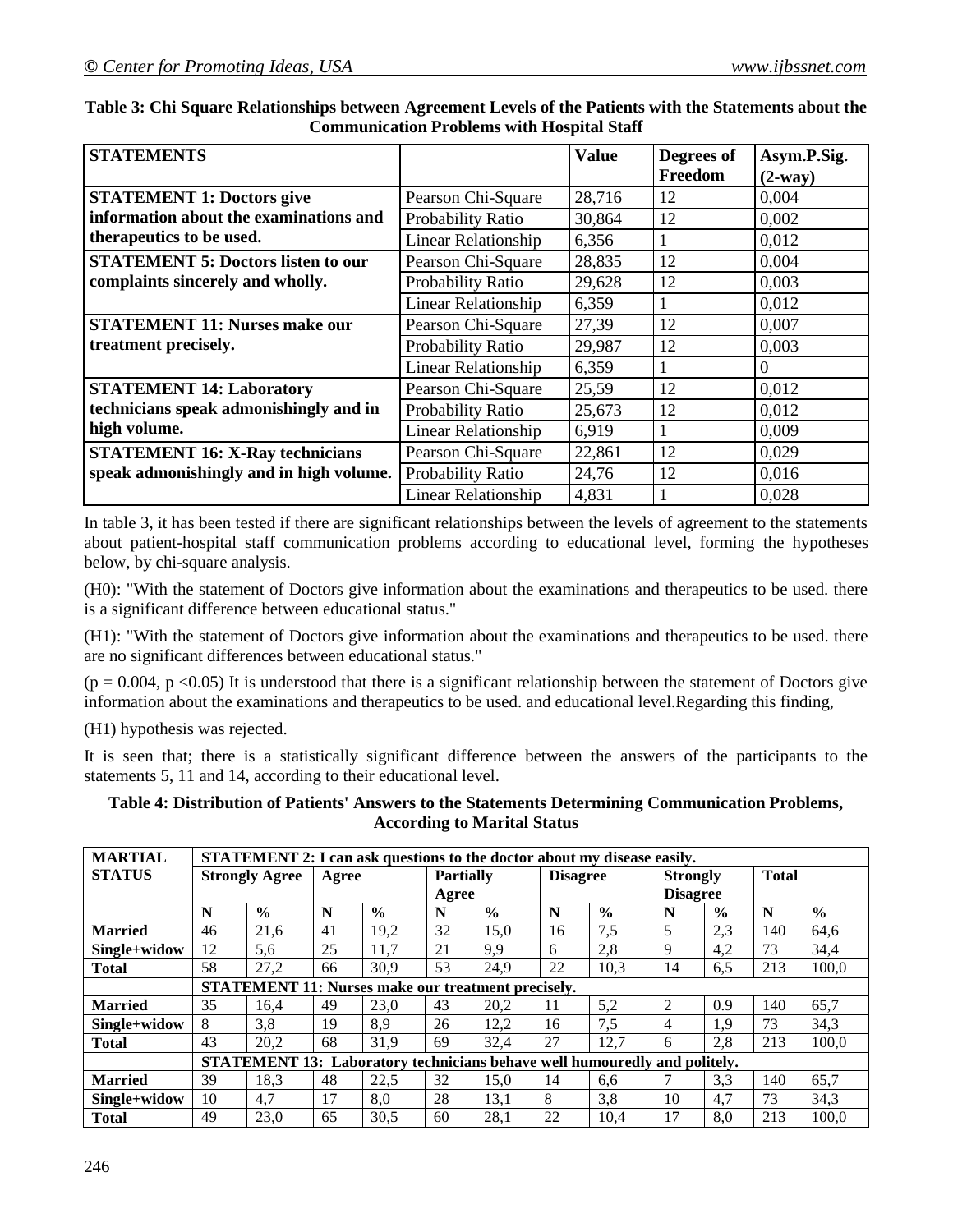According to Table 4,while agreement level to the statement 2 of married participants is strongly agree (21.6%)and agree (19.2%);the level of those who are single and widows, is strongly disagree (4.2%).

For statement 11, for married participants, the rate of 16.4% is strongly agree, 23% is agree and for single and widows strongly disagree with the statement with a rate of 1.9%.

#### **Table 5: Determining Agreement Level of the Participants with the Statements about Communicating with Hospital Staff Using Chi-Square Test**

| <b>STATEMENTS</b>                                                                   |                     | Value  | of<br><b>Degrees</b><br>Freedom | Asym.P.Sig.<br>$(2-way)$ |
|-------------------------------------------------------------------------------------|---------------------|--------|---------------------------------|--------------------------|
|                                                                                     | Pearson Chi-Square  | 11,882 |                                 | .018                     |
| STATEMENT 2: I can ask questions to the doctor<br>about my disease easily.          | Probability Ratio   | 11,922 |                                 | ,018                     |
|                                                                                     | Linear Relationship | 6,152  |                                 | ,013                     |
|                                                                                     | Pearson Chi-Square  | 16,530 |                                 | .002                     |
| <b>STATEMENT 11: Nurses make our treatment</b><br>precisely.                        | Probability Ratio   | 16,400 |                                 | ,003                     |
|                                                                                     | Linear Relationship | 15,582 |                                 | .000                     |
|                                                                                     | Pearson Chi-Square  | 14.766 |                                 | .005                     |
| <b>STATEMENT 13: Laboratory technicians behave</b><br>well humouredly and politely. | Probability Ratio   | 14.762 |                                 | .005                     |
|                                                                                     | Linear Relationship | 11,382 |                                 | ,001                     |

In table 5, it has been tested if there are significant relationships between the levels of agreement to the statements about patient-hospital staff communication problems according to marital status, forming the hypotheses below, by chi-square analysis.

(H0): "With the statement of I can ask questions to the doctor about my disease easily. there is a significant difference between marital status."

(H1): "With the statement of I can ask questions to the doctor about my disease easily. there are no significant differences between marital status."

 $(p = 0.004, p < 0.05)$  It is understood that there is a significant relationship between the statement of "I can ask questions to the doctor about my disease easily." and marital status. Regarding this finding, (H1) hypothesis was rejected.

It is seen that; there is a statistically significant difference between the answers of the participants to the statements 11 and 13, according to their marital status.

#### **Table-6: Distribution of the Patients' Answers to the Statements Determining the Communication Problems, According to Gender**

| <b>GENDER</b> |                | STATEMENT 1: Doctors give information about the examinations and therapeutics to be used. |       |               |                  |               |                 |                                                                                  |                 |               |              |               |
|---------------|----------------|-------------------------------------------------------------------------------------------|-------|---------------|------------------|---------------|-----------------|----------------------------------------------------------------------------------|-----------------|---------------|--------------|---------------|
|               |                | <b>Strongly Agree</b>                                                                     | Agree |               | <b>Partially</b> |               | <b>Disagree</b> |                                                                                  | <b>Strongly</b> |               | <b>Total</b> |               |
|               |                |                                                                                           |       |               | Agree            |               |                 |                                                                                  | <b>Disagree</b> |               |              |               |
|               | N              | $\frac{0}{0}$                                                                             | N     | $\frac{0}{0}$ | N                | $\frac{0}{0}$ | N               | $\frac{0}{0}$                                                                    | N               | $\frac{0}{0}$ | N            | $\frac{0}{0}$ |
| Female        | $\overline{4}$ | 1,9                                                                                       | 9     | 4,2           | 16               | 7.5           | 8               | 3,8                                                                              | 3               | 1,4           | 40           | 18.8          |
| Male          | 56             | 26,3                                                                                      | 40    | 18,8          | 50               | 23,5          | 19              | 8,9                                                                              | 8               | 3,7           | 173          | 81,2          |
| <b>Total</b>  | 60             | 28,2                                                                                      | 49    | 23,0          | 66               | 31,0          | 27              | 12,7                                                                             | 11              | 5,1           | 213          | 100.0         |
|               |                | STATEMENT 3: I feel comfortable in the examination room.                                  |       |               |                  |               |                 |                                                                                  |                 |               |              |               |
| <b>Female</b> | $\overline{4}$ | 1,9                                                                                       | 7     | 4,3           | 17               | 8,0           | $\tau$          | 3,3                                                                              | 5               | 2,3           | 40           | 19.8          |
| <b>Male</b>   | 38             | 17,8                                                                                      | 65    | 30,5          | 35               | 16,4          | 24              | 11,3                                                                             | 11              | 5,2           | 173          | 80,2          |
| <b>Total</b>  | 42             | 19,7                                                                                      | 72    | 34,8          | 52               | 24,4          | 31              | 14,6                                                                             | 16              | 7,5           | 213          | 100.0         |
|               |                |                                                                                           |       |               |                  |               |                 | STATEMENT 14: Laboratory technicians speak admonishingly and in high volume.     |                 |               |              |               |
| Female        | $\overline{2}$ | 0.9                                                                                       | 7     | 3,3           | 3                | 1,4           | 20              | 9,4                                                                              | 8               | 3,8           | 40           | 18.8          |
| <b>Male</b>   | 21             | 9.9                                                                                       | 39    | 18,3          | 44               | 20,7          | 40              | 18,8                                                                             | 29              | 13.5          | 173          | 81,2          |
| <b>Total</b>  | 23             | 10,8                                                                                      | 46    | 21,6          | 47               | 22,1          | 60              | 28,2                                                                             | 37              | 17,3          | 213          | 100,0         |
|               |                |                                                                                           |       |               |                  |               |                 | STATEMENT 17: X-Ray technicians make explanations when necessary.                |                 |               |              |               |
| Female        | 2              | 0,9                                                                                       | 12    | 5,6           | 19               | 8,9           | 6               | 2,8                                                                              |                 | 0,5           | 40           | 18.7          |
| Male          | 23             | 10,8                                                                                      | 54    | 25,4          | 43               | 20,2          | 31              | 14,6                                                                             | 22              | 10,3          | 173          | 81,3          |
| Total         | 25             | 11,7                                                                                      | 66    | 31,0          | 62               | 29,1          | 37              | 17,4                                                                             | 23              | 10.8          | 213          | 100.0         |
|               |                |                                                                                           |       |               |                  |               |                 | STATEMENT 20: Information and guidance services in the hospitals are sufficient. |                 |               |              |               |
| Female        | 3              | 1,4                                                                                       | 5     | 2,3           | 15               | 7,0           | 13              | 6,1                                                                              | 14              | 1,9           | 40           | 18.8          |
| <b>Male</b>   | 26             | 12,2                                                                                      | 44    | 20,7          | 38               | 17,8          | 34              | 16,0                                                                             | 31              | 14,6          | 173          | 81,2          |
| <b>Total</b>  | 29             | 13,6                                                                                      | 49    | 23,0          | 53               | 24,9          | 47              | 22,1                                                                             | 35              | 16,4          | 213          | 100,0         |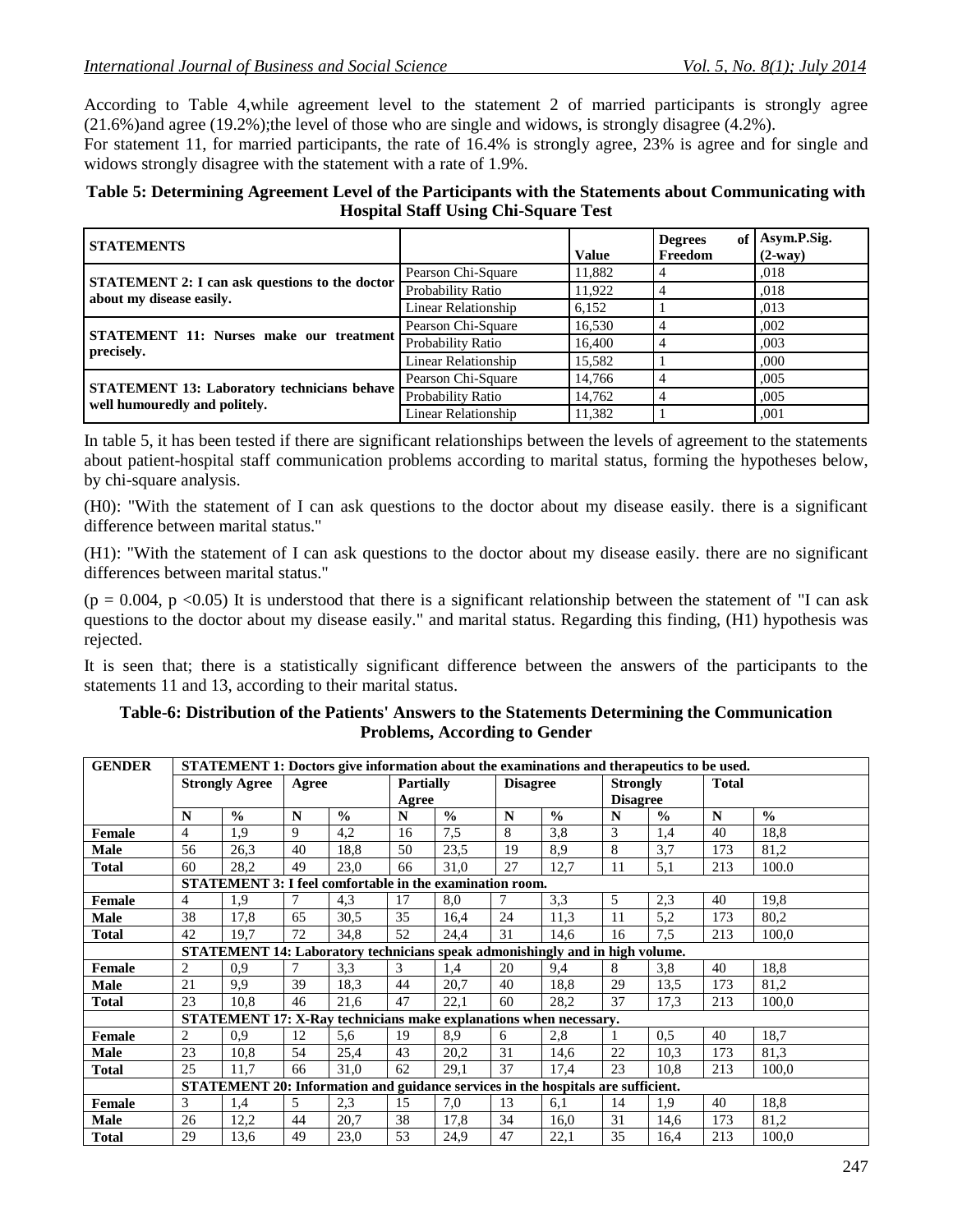It is seen that; 26.3% of males strongly agree with the statement of "Doctors give information about the examinations and therapeutics to be used." while 7.5% of females partly agree. For statement 3, 30.8 percent of males agree with the statement of "I feel comfortable in the examination room". It was determined that; 20.7% of males partly agree with the statement of "Laboratory technicians speak admonishingly and in high volume." while 9.4% of females disagree. For the statement of "X-Ray technicians make explanations when necessary." 25.4% of males agree the statement. For the statement of "Information and guidance services in the hospitals are sufficient." agreement level of males (20.7%) has a higher level.

| Table 7: Determining Agreement Level of the Participants with the Statements about Communicating with |
|-------------------------------------------------------------------------------------------------------|
| <b>Hospital Staff Using Chi-Square Test</b>                                                           |

| <b>STATEMENTS</b>                          |                            | <b>Value</b> | Degrees of<br>Freedom    | Asym.P.Sig.<br>$(2-way)$ |
|--------------------------------------------|----------------------------|--------------|--------------------------|--------------------------|
| STATEMENT 1: Doctors give information      | Pearson Chi-Square         | 9,673        | 4                        | 0,046                    |
| about the examinations and therapeutics to | Probability Ratio          | 10,816       | $\overline{4}$           | 0,029                    |
| be used.                                   | Linear Relationship        | 8,517        |                          | 0,004                    |
| STATEMENT 3: I feel comfortable in the     | Pearson Chi-Square         | 14,755       | 4                        | 0,005                    |
| examination room.                          | Probability Ratio          | 14,699       | $\overline{\mathcal{A}}$ | 0,005                    |
|                                            | Linear Relationship        | 8,398        |                          | 0,004                    |
| STATEMENT 14: Laboratory technicians       | Pearson Chi-Square         | 15,179       | 4                        | 0,004                    |
| speak admonishingly and in high volume.    | Probability Ratio          | 15,608       | 4                        | 0,004                    |
|                                            | Linear Relationship        | 5,658        |                          | 0,017                    |
| STATEMENT 17: X-Ray technicians            | Pearson Chi-Square         | 10,943       | 4                        | 0,027                    |
| make explanations when necessary.          | Probability Ratio          | 11,797       | 4                        | 0,019                    |
|                                            | <b>Linear Relationship</b> | 0,073        | л.                       | 0,787                    |
| STATEMENT 20: Information and              | Pearson Chi-Square         | 10,536       | $\overline{4}$           | 0,032                    |
| guidance services in the hospitals are     | Probability Ratio          | 10,713       | $\overline{4}$           | 0,030                    |
| sufficient.                                | <b>Linear Relationship</b> | 1,225        |                          | 0,268                    |

In table 7, it has been tested if there are significant relationships between the levels of agreement to the statements about patient-hospital staff communication problems according to gender, forming the hypotheses below, by chisquare analysis.

(H0): "With the statement of Doctors give information about the examinations and therapeutics to be used. there is a significant difference between gender groups."

(H1): "With the statement of Doctors give information about the examinations and therapeutics to be used. there are no significant differences between gender groups."

 $(p = 0.004, p \le 0.05)$  It is understood that there is a significant relationship between the statement of" Doctors give information about the examinations and therapeutics to be used." and gender. Regarding this finding, (H1) hypothesis was rejected.

 $(p = 0.004, p < 0.05)$  When it was tested if there was a significant relationship between the statement 3, statement 14, statement 17 and statement 20 according to gender, by Chi Square Test, it is seen to be significant. Regarding this finding, (H1) hypotheses were rejected.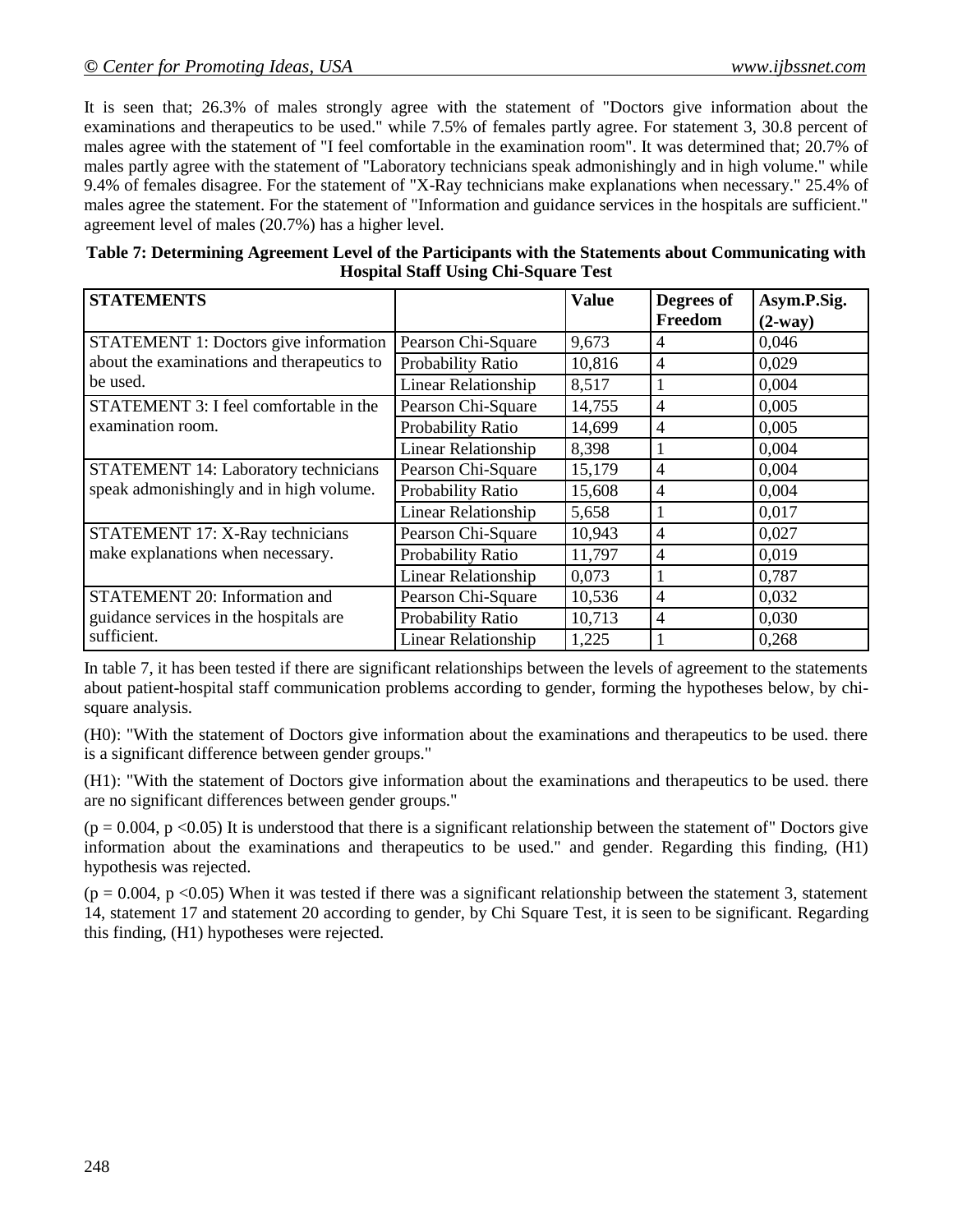| AGE          |     | <b>STATEMENT 5: Doctors listen to our complaints sincerely and wholly.</b> |               |       |                                                                                  |                  |               |                 |               |                 |               |              |               |
|--------------|-----|----------------------------------------------------------------------------|---------------|-------|----------------------------------------------------------------------------------|------------------|---------------|-----------------|---------------|-----------------|---------------|--------------|---------------|
|              |     | <b>Strongly</b>                                                            |               | Agree |                                                                                  | <b>Partially</b> |               | <b>Disagree</b> |               | <b>Strongly</b> |               | <b>Total</b> |               |
|              |     | Agree                                                                      |               |       |                                                                                  | Agree            |               |                 |               | <b>Disagree</b> |               |              |               |
|              |     | N                                                                          | $\frac{0}{0}$ | N     | $\frac{0}{0}$                                                                    | N                | $\frac{6}{6}$ | N               | $\frac{0}{0}$ | N               | $\frac{6}{9}$ | N            | $\frac{0}{0}$ |
| $16 - 25$    |     | 9                                                                          | 4,2           | 13    | 6,1                                                                              | 20               | 9,4           | 17              | 8,0           | 3               | 1,4           | 62           | 29,1          |
| 26-35        |     | 8                                                                          | 3,8           | 9     | 4,2                                                                              | 28               | 13,1          | $\overline{7}$  | 3,3           | $\overline{0}$  | 0,0           | 52           | 24,4          |
| 36-45        |     | 5                                                                          | 2,3           | 8     | 3,8                                                                              | 14               | 6,6           | 3               | 1,4           | 6               | 2,8           | 36           | 16,9          |
| $46 - 55$    |     | 8                                                                          | 3,8           | 7     | 3,3                                                                              | 12               | 5,6           | 3               | 1,4           | 1               | 0,5           | 31           | 14,6          |
| 56           | and | 11                                                                         | 5,2           | 7     | 3,3                                                                              | 6                | 2,8           | $\overline{4}$  | 1,9           | $\overline{4}$  | 1,9           | 32           | 15,0          |
| higher       |     |                                                                            |               |       |                                                                                  |                  |               |                 |               |                 |               |              |               |
| <b>Total</b> |     | 41                                                                         | 19,3          | 44    | 20,7                                                                             | 80               | 37,5          | 34              | 16,0          | 14              | 6,5           | 213          | 100,0         |
|              |     |                                                                            |               |       | <b>STATEMENT 13: Laboratory technicians behave well humouredly and politely.</b> |                  |               |                 |               |                 |               |              |               |
| $16 - 25$    |     | 8                                                                          | 3,8           | 18    | 8,5                                                                              | 25               | 11,7          | 3               | 1,4           | 8               | 3,8           | 64           | 29.1          |
| 26-35        |     | 9                                                                          | 4,2           | 16    | 7,5                                                                              | 14               | 6,6           | 10              | 4,7           | 3               | 1,4           | 52           | 24,3          |
| 36-45        |     | 11                                                                         | 5,2           | 11    | 5,2                                                                              | 7                | 3,3           | 5               | 2,3           | $\overline{2}$  | 0,9           | 36           | 16.8          |
| 46-55        |     | 8                                                                          | 3,8           | 8     | 3,8                                                                              | 9                | 4,2           | 3               | 1,4           | 3               | 1,4           | 31           | 14,5          |
| 56           | and | 13                                                                         | 6,1           | 12    | 5,6                                                                              | 5                | 2,3           | 1               | 0,5           | 1               | 0,5           | 30           | 15,3          |
| higher       |     |                                                                            |               |       |                                                                                  |                  |               |                 |               |                 |               |              |               |
| <b>Total</b> |     | 49                                                                         | 23,0          | 65    | 30,5                                                                             | 60               | 28,2          | 22              | 10,3          | 17              | 8,0           | 213          | 100,0         |

#### **Table 8: Distribution of the Patients' Answers to the Statements Determining the Communication Problems, According to Age**

13.1% of the participants between 26-35 years partly agree, 8% of the participants between 16-25 years disagree, 5.2% of the participants at the age 56 and over strongly agree with the statement of "Doctors listen to our complaints sincerely and wholly". 11.7% of the participants between 16-25 years partly agree, 7.5% of the participants between 26-35 years agree, 6.1% of the participants at the age 56 and over strongly agree with the statement of "Laboratory technicians behave well humouredly and politely ".

#### **Table 9: Determining Agreement Level of the Participants with the Statements about Communicating with Hospital Staff Using Chi-Square Test**

| <b>STATEMENTS</b>                                                            |                                 | <b>Value</b> | <b>Degrees</b><br>Freedom | of Asym.P.Sig.<br>$(2-way)$ |
|------------------------------------------------------------------------------|---------------------------------|--------------|---------------------------|-----------------------------|
|                                                                              | Pearson Chi-Square              | 32,886       | 16                        | 0,008                       |
| <b>STATEMENT 5: Doctors listen to our</b><br>complaints sincerely and wholly | Probability Ratio               | 33,586       | 16                        | 0.006                       |
|                                                                              | <b>Linear Relationship</b>      | 3,184        |                           | 0,074                       |
| <b>STATEMENT</b><br>13:                                                      | Laboratory   Pearson Chi-Square | 27,016       | 16                        | 0,041                       |
| technicians behave well humouredly and Probability Ratio                     |                                 | 27,018       | 16                        | 0,041                       |
| politely.                                                                    | <b>Linear Relationship</b>      | 10,053       |                           | 0,002                       |

In table 9, it has been tested if there are significant relationships between the levels of agreement to the statements about patient-hospital staff communication problems according to age groups, forming the hypotheses below, by chi-square analysis.

(H0): "With the statement of Doctors listen to our complaints sincerely and wholly. there is a significant difference between age groups."

(H1): "With the statement of Doctors listen to our complaints sincerely and wholly. there are no significant differences between age groups."

 $(p = 0.004, p < 0.05)$  It is understood that there is a significant relationship between the statement of "Doctors" listen to our complaints sincerely and wholly." and age. Regarding this finding, (H1) hypothesis was rejected.

 $(p = 0.004, p \le 0.05)$  When it was tested if there was a significant relationship between the statement 13 according to age, by Chi Square Test, it is seen to be significant. Regarding this finding, (H1) hypothesis was rejected.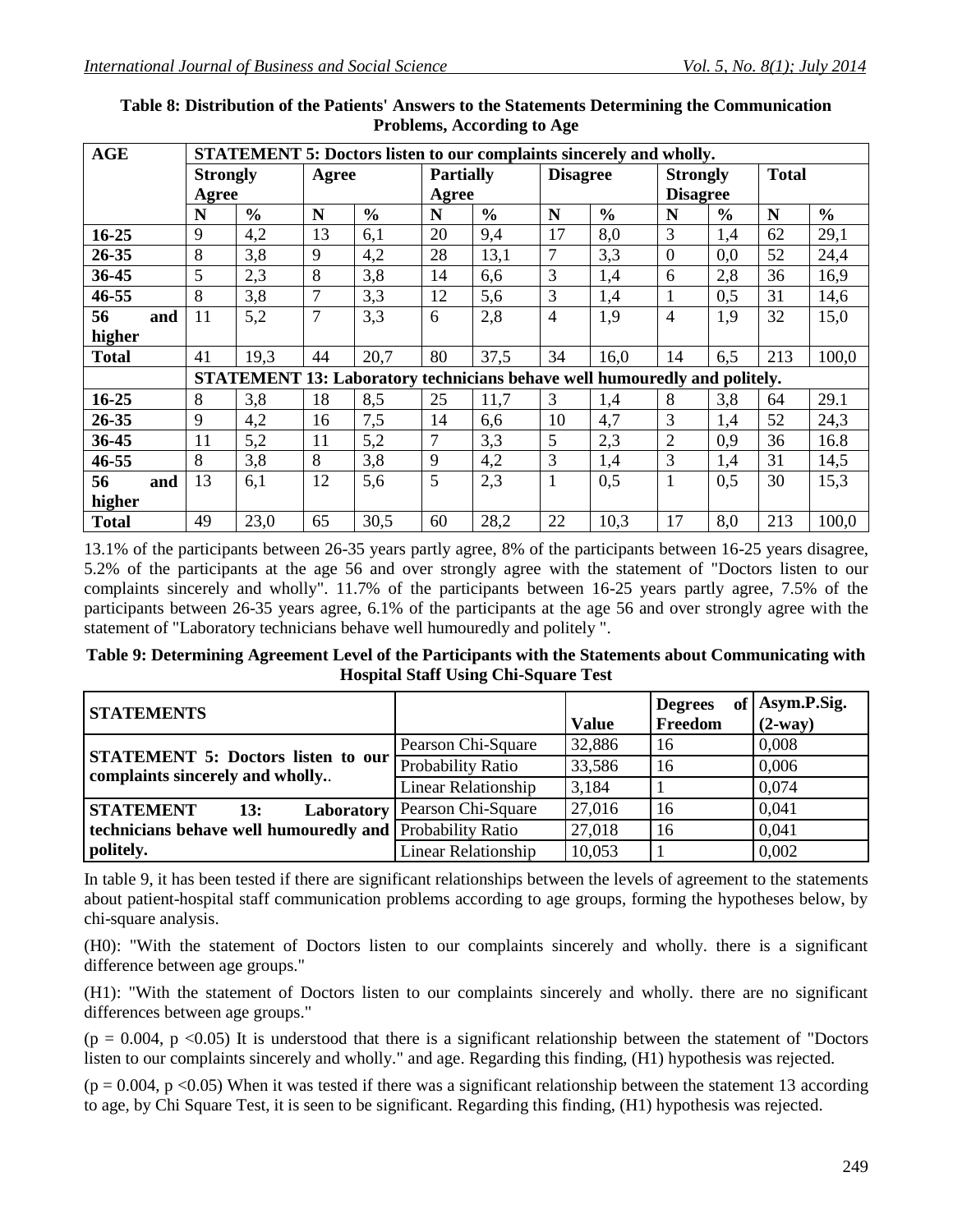# *Conclusion*

Due to the reasons arising from the expectations and psychological situations of patients and the business environment, where health care professionals work; although they are not as intense as past, some communication problems between patients and hospital staff may occur. Before a conflict situation and before it gets the power to disturb the functioning of the hospital; solving the problem in time and in place may be an effective remedy.

In the provision of health services; finding new approaches for the solution of the problems about the communication between patients and hospital staff, identify those problems, find the causes of those problems and make the communication more effective, should be done before a conflict.

It was seen that there is no statistically significant difference between patients participating in the study, in terms of communication problems according to demographical characteristics. For all demographical categories patients had experienced moderate communication problems and while the level of education increases, rates of satisfaction decrease. Expectations of primary school graduated patients relating to provision of health care are less and they less transform the failures into communication problems.

Satisfaction with health care professionals is has higher rates for the patients who are married. According to social security, SSI member patients are more satisfied and have fewer communication problems. The reason of this can be SSI members' previous obligation to use SSI hospitals and their past experience of ban to use other public hospitals. Today, regardless of the patients' social security, patients can use the health institution they want, can prefer their doctor, can access high-quality health services, receive better conditions and spend less time to get health care services. These can be seen as factors increasing patient satisfaction.

Considering gender, male patients face less communication problems. According to age, patients between the ages of 16-25 have less communication problems and their satisfaction rates are higher than the other groups. This can be because of the younger aged patients' better perception of technological developments and their better adaption to those developments.

Although problems arising from internal functioning of hospitals and health professionals is decreasing in the health sector with the transition to automation system; long working hours, job stress, the income gap between statuses, work-related duties and responsibilities is not clear, some of the negative attitudes of hospital administrations and wrong implementations lead to communication problems. These communication problems are reported to the top authorities in a comfortable way and required administrative procedures can be performed, contrary with the past.

However patients receive quality health services with developments in the health care system; increasing living standards and increasing reasons and numbers of diseases, expectations from the health care services also increased patients began to demand better services. Even though these requests may be considered as understandable; if health policies continue in this way, danger of consumption culture, which must be considered as a problem in the community, to be seen in health care provision, may occur. This situation will make it difficult for the patients really in need of health care, to receive this service. So, health care is not a product to be consumed, it is an aid to be met when needed. Factors such as a clean environment, a regular lifestyle, balanced diet and reduction of harmful habits, will decrease our need for health care.

Implementation of a policy towards specialization in the health sector and increase in the number and power of private hospitals in health sector has led to a competition between health care institutions. Public hospital, which had provided much worse service than private hospitals until a short time ago, are now offering better service than the private hospitals. If both health professionals and patients try to better understand the conditions, which each other is, communication problems will be reduced. Reasons of communication problems may be seen as the result of an exam that tests the health care system itself, better than simply the visible face of an event. Even though it is not possible to end these problems, with the development of human-centred health policies, it may be possible to decrease them to very low levels.